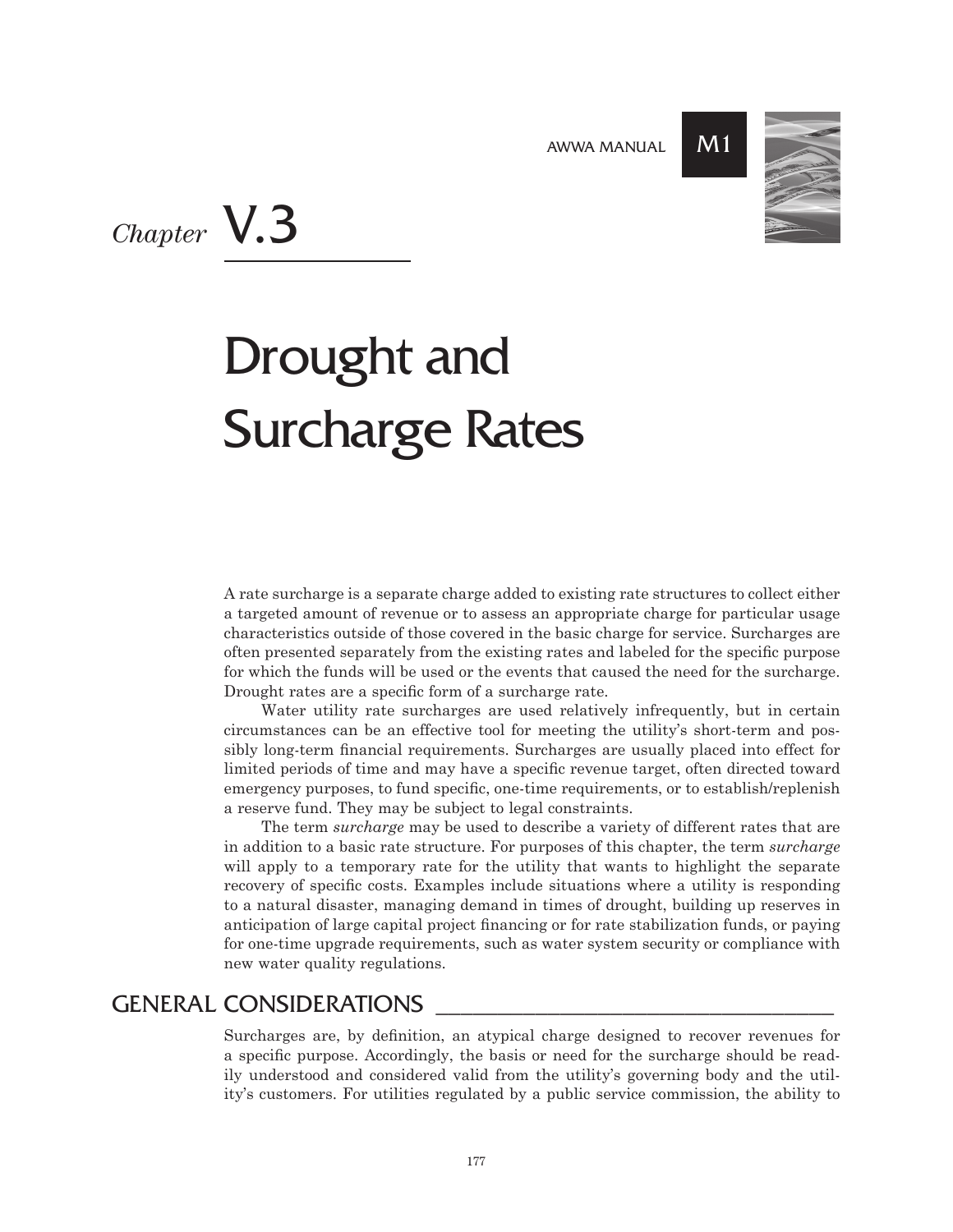implement rate surcharges is subject to regulatory approval. Public utilities generally have more flexibility in the policy decision to establish a surcharge rate.

Some common reasons for implementing rate surcharges include the following:

- Response to disaster—A surcharge is an appropriate fee for supplying funds needed to financially assist a utility in recovering from a one-time natural or infrastructure disaster. In these cases, the cost to recover from a natural disaster (e.g., forest fire in a watershed, earthquake, hurricane) or an infrastructure failure (e.g., major transmission main break) are not normal ongoing costs (i.e., included within the utility's revenue requirement). Normal ongoing costs would typically be recovered from the rate structure or could have been fully anticipated when establishing rates. From a customer's perspective, the need for the surcharge, if labeled appropriately, is clear, and when the funds are fully collected, the surcharge can be removed. In these cases, a surcharge provides a method for recovering the costs needed without disturbing the integrity of the existing rate design. The acceptability of surcharges as a response to natural disaster is, in part, a function of the severity of the disaster and the effective inability of typical measures, such as insurance or emergency reserve funds, to manage risks to cover the extent of the utilities' damages.
- Rate stabilization—Surcharges are often used to accumulate designated reserves for a rate stabilization fund. Once established, a rate stabilization fund can be drawn on to mitigate large impacts of prospective rate adjustments. The rate stabilization fund is used to meet a portion of the utility's revenue requirements. Rate stabilization may also help the utility manage through unexpected low-revenue periods. Once rate stabilization fund levels are established, the maintenance of the appropriate fund level is often managed by adjusting the necessary future increases in general rate revenue to recognize any variations in annual water sales rather than maintaining the fund level through subsequent surcharges.
- Elevation surcharges—For some systems, the cost of pumping due to differences in elevation and terrain within their service area can be significant. Elevation (zone) surcharges are a method to fairly reflect the additional or incremental costs associated with pumping from one elevation zone to a higher elevation zone. Elevation surcharges are well accepted within the industry but have very limited applications. At a minimum, these surcharges typically include the incremental power costs associated with pumping from the lower zone to the higher elevation zone. The cost of infrastructure related to elevation zone pumping may also be included in the elevation zone surcharges, but some utilities may exclude this particular cost given the impact to the overall surcharge. Administratively, elevation zone surcharges may be challenging in that a utility may have multiple elevation zones.
- Capital financing—Surcharges may also be an effective means of accumulating funds for major capital project financing. For example, a surcharge may be put in place to prefund a major water treatment plant upgrade to address new regulatory requirements. By prefunding the capital project, the utility will help minimize the amount of their long-term borrowing and potentially minimize customer rates over the long-term. It should be understood that prefunding typically does not cover 100 percent of the capital construction cost of the improvement. This approach typically funds only a portion of total project costs to avoid a significant one-time overall increase in general rates to provide the funding for the project.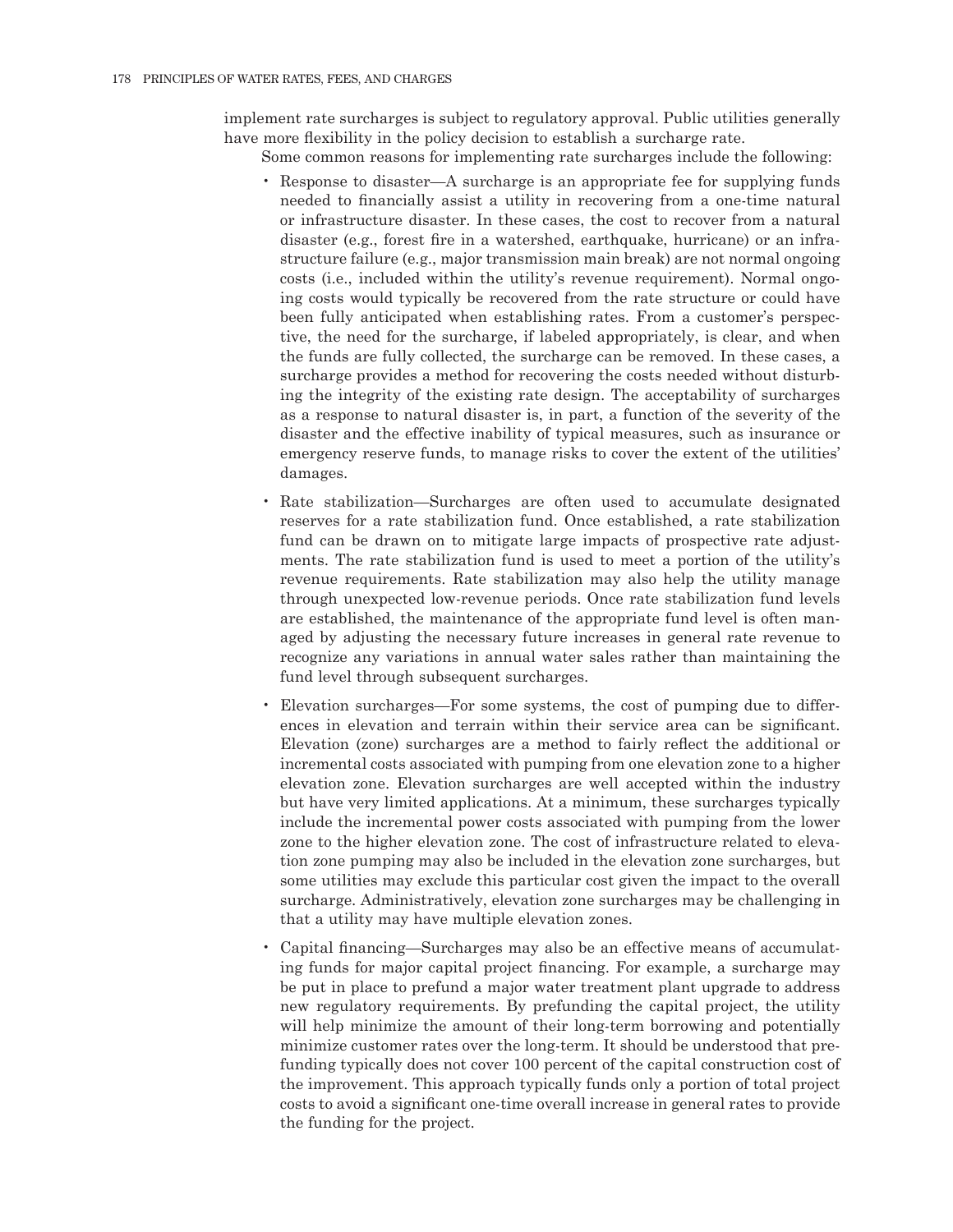• Drought surcharges—Drought surcharges are often used on an emergency and temporary basis to pay for costs associated with purchasing emergency water supplies during a severe drought or to support drought restrictions. When drought conditions result in the need to purchase emergency supplies, a surcharge is a logical and simple way to pass along the additional temporary cost of acquiring these high-cost water resources to the current users who require the water supply. Often, surcharges used during drought conditions are also intended to provide a price incentive for customers to reduce water demand. In both of these cases, the surcharge can be in place while the drought exists and can be removed once the drought has ended.

## HISTORICAL PERSPECTIVES

Rate surcharges have been used when specific situations dictated the financial need for such charges. In the late 1980s and early 1990s during a severe drought, surcharges were used in California to cover the additional costs associated with obtaining emergency water supplies. In Pennsylvania, surcharges have been used to help investorowned water systems accelerate the pace of needed improvements to the water delivery system. With the approval of state legislators and utility regulators, water investor-owned utilities in Pennsylvania have previously implemented a distribution system improvement charge (DSIC). By allowing utilities to make incremental rate adjustments to pay for improvements, this mechanism enhances rate and revenue stability, reduces regulatory lag, and lengthens the time between formal rate cases. Less frequent rate cases reduce rate case expenses for all parties. The Rhode Island Public Utility Commission has approved surcharges to repay one-time loans caused by revenue shortfalls. In addition, some utilities that historically attempted to pay for growth-related debt service via system development charge revenues discovered, as a result of slowed growth, the need to implement rate surcharges to cover the revenue shortfall between the growth-related debt-service payments and the reduced system development charge revenue.

## ADVANTAGES AND DISADVANTAGES\_\_\_\_\_\_\_\_\_\_\_\_\_\_\_\_\_\_\_\_\_\_\_\_\_

The relative advantages and disadvantages of rate surcharges may be assessed in terms of simplicity, equity, revenue stability, conservation, effect on customers, and implementation including legal considerations.

#### **Simplicity**

For the most part, surcharges are simple to calculate, understand, implement, and administer. Surcharges can be applied and collected in different ways, but utilities typically strive to implement a surcharge that is easy to administer, given the typical short-term nature of this type of charge. Drought surcharges may be more complex if they follow the various stages of drought specified within a drought management plan (Stage 1, Stage 2, etc.).

#### Equity

The issue of equity can often be addressed by considering the specific circumstances that create the need for the surcharge and the way in which the surcharge is assessed and collected. For equity to prevail, there should be a reasonable relationship between the amount of surcharge revenue collected from each customer class and the benefits that accrue when the surcharge revenues are used. Properly designed drought surcharges should be equitable if discretionary usage is primarily targeted.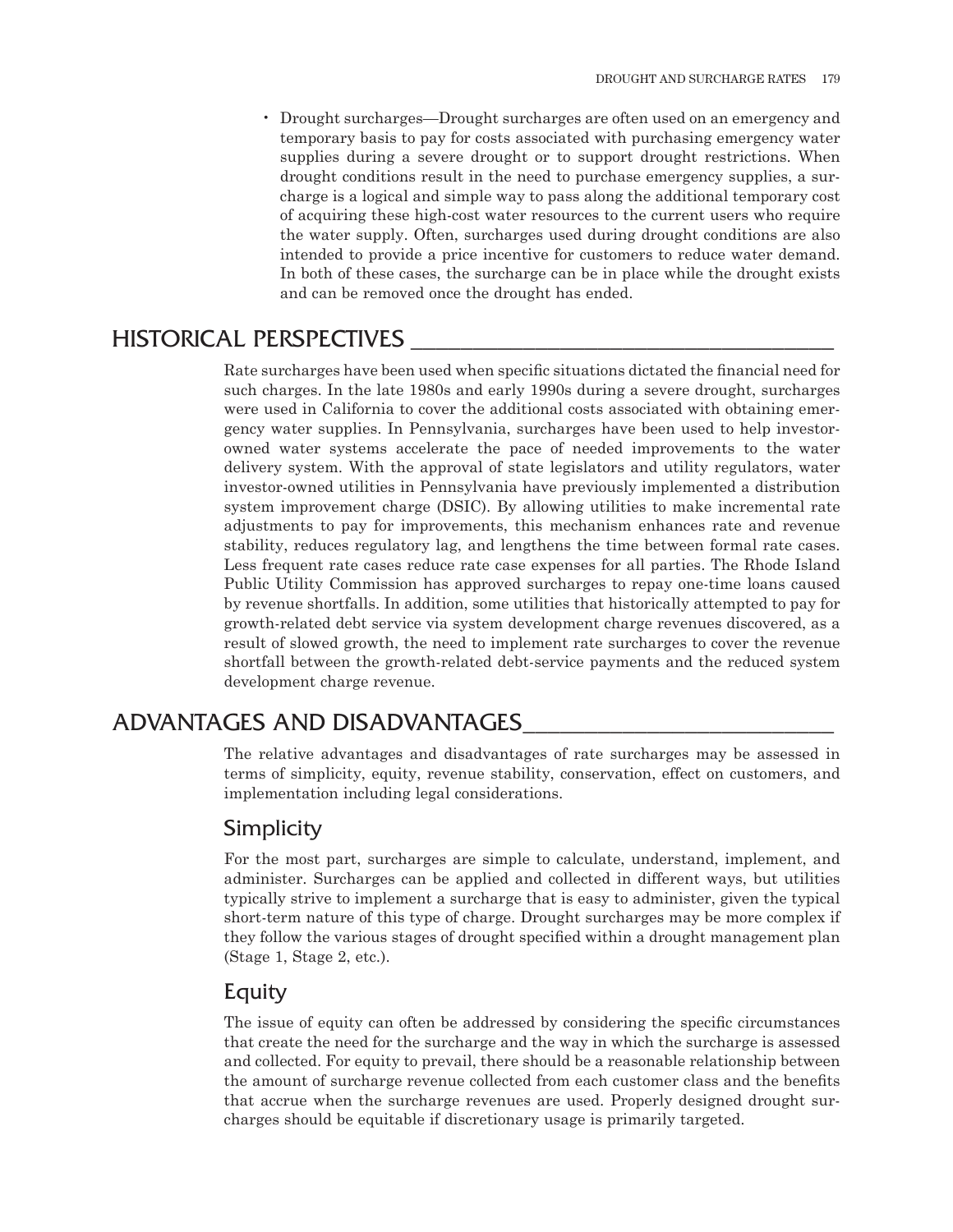# Revenue Adequacy and Stability

By definition, a surcharge is a temporary rate assessed to collect revenues above that generated from existing rate levels. Accordingly, surcharges generally enhance revenue adequacy by increasing the total amount of revenue generated. Surcharges may provide additional revenue, but in the case of drought surcharges, the surcharge may off-set the decline in revenue and consumption. It is also important to realize that demand for water may decrease due to the increased water bills caused by surcharges, which also affects revenue stability.

## Conservation

Surcharges are generally not considered a long-term conservation pricing tool because they are typically temporary in nature. The distinction between conservation pricing and surcharge pricing is that conservation pricing is usually a long-term pricing approach intended to permanently alter demand while surcharge pricing is temporary and is intended to support the identified need. However, drought surcharges can be effective in reducing short-term demands especially when designed to help manage short-term, severe drought restrictions.

# Effect on Customers

The effects of surcharges on customers vary in relation to the level of the surcharge and the length of time the surcharge is in effect. It also varies depending on how it is assessed. In most cases, the relative effect on individual customers is minimal and limited in duration.

# Implementation

Implementing rate surcharges should be relatively straightforward but may be limited by specific billing systems. In the planning process, the utility should strive to communicate the need for the charge to its customers and to calculate a fee that is equitable, easy to implement, and easy to administer. Generally, the perception and acceptance of surcharges by customers may vary based on the need for, or reasoning behind, the surcharge. Some level of customer resistance will likely be encountered.

# DETERMINING RATE SURCHARGES

Determining rate surcharges is a fairly simple matter, but the method of collection can take many forms.

# Fixed Surcharge

A fixed amount surcharge is a fixed or flat rate generally applicable to all customers, i.e., each customer's bill includes a fixed dollar amount surcharge. For example, each customer may be charged a \$5.00 surcharge on their bill regardless of the volume of usage or the type of customer. Variations of fixed surcharges include surcharges that increase with meter or connection sizes or that vary by customer class. This may be an appropriate and equitable approach to assessing surcharges and is one that has a low-cost recovery risk.

# Volumetric Surcharge

The volumetric surcharge approach is often used when the surcharge revenues are used to benefit customers in proportion to how they use water or when there is a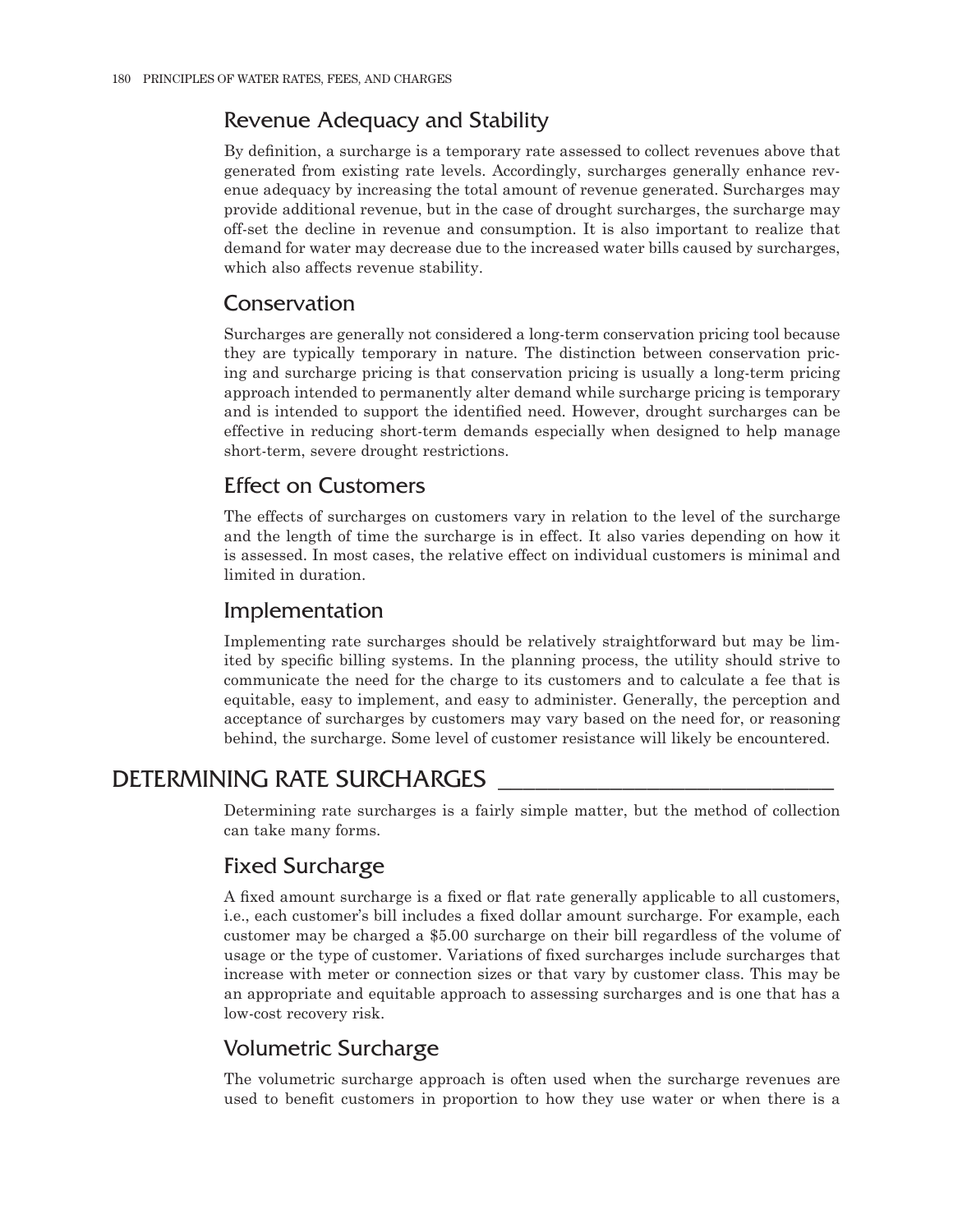need to reduce the amount of water used via price (i.e., drought surcharges). In this approach, only the volumetric portion of the rate has a surcharge applied to it. Depending on how the volumetric surcharge is applied, it potentially allows a utility to be more specific in the customers that the surcharge targets and in the impact on demands of different user groups. Volumetric surcharges have greater revenue risk and variability than fixed fee surcharges.

#### Percentage Bill

This approach simply places a fixed percentage surcharge on the total bill of the customer. The percentage bill approach is simple and straightforward and can be accomplished in two different ways. First, each of the rate components of the entire rate structure may be increased equally to produce the incremental amount of revenues. This approach does not explicitly separate the surcharge from the rates. Alternatively, the bill can be computed at current rates, and then a percentage surcharge assessed in addition to that amount. This approach is more explicit in that the surcharge is clearly identified.

# DETERMINING DROUGHT SURCHARGES

Drought surcharges are a specific form of a rate surcharge used during a drought. A water utility typically has two overriding objectives during a drought. The first is to reduce the volume of water used by its customers to reflect the utility's potentially reduced and constrained water supply resources. This reduction is usually accomplished by a combination of actions, such as appealing to customers to voluntarily reduce water demands, placing mandatory restrictions on discretionary water uses (often outdoor uses such as irrigation and car washing), and increasing rates or adding surcharges as incentives to reduce water demands. The goal is to immediately reduce demands on water supplies made scarce by the drought. The second objective during a drought is to maintain adequate revenues to meet system revenue requirements. To the extent that the first objective (i.e., water-use reduction) is met, it is often correspondingly more difficult to meet the second objective. To deal with this situation, many utilities draw on financial reserves, reduce budgeted expenditures (although during a drought, a utility will often incur unbudgeted costs), and implement drought surcharges.

## DROUGHT SURCHARGE CONSIDERATIONS

Revenue forecasting for post-drought pricing periods should anticipate the potential for long-term effects on demand patterns arising from the temporary drought conditions. Drought surcharges are intended to reduce demand immediately as a precautionary or emergency response to a temporary and severe limitation in water supplies. Once the drought or emergency has passed, drought surcharges may be removed or revised to align with longer-term pricing objectives, which may be achieved through normal rate setting. In contrast, conservation pricing is designed to permanently reduce or modify total annual demand or alter demand patterns and often is an institutionalized characteristic of a utility's rate structure. Notably, however, depending on the duration and severity of a drought and the effectiveness of the drought surcharges, permanent reductions in water usage may be induced, although this may not be the intended consequence of the drought surcharge strategy.

The approach used for drought surcharges may blend the drought surcharge with existing rates or the drought surcharges may be a separately identified surcharge on a customer's bill. A utility's ability to select between these two approaches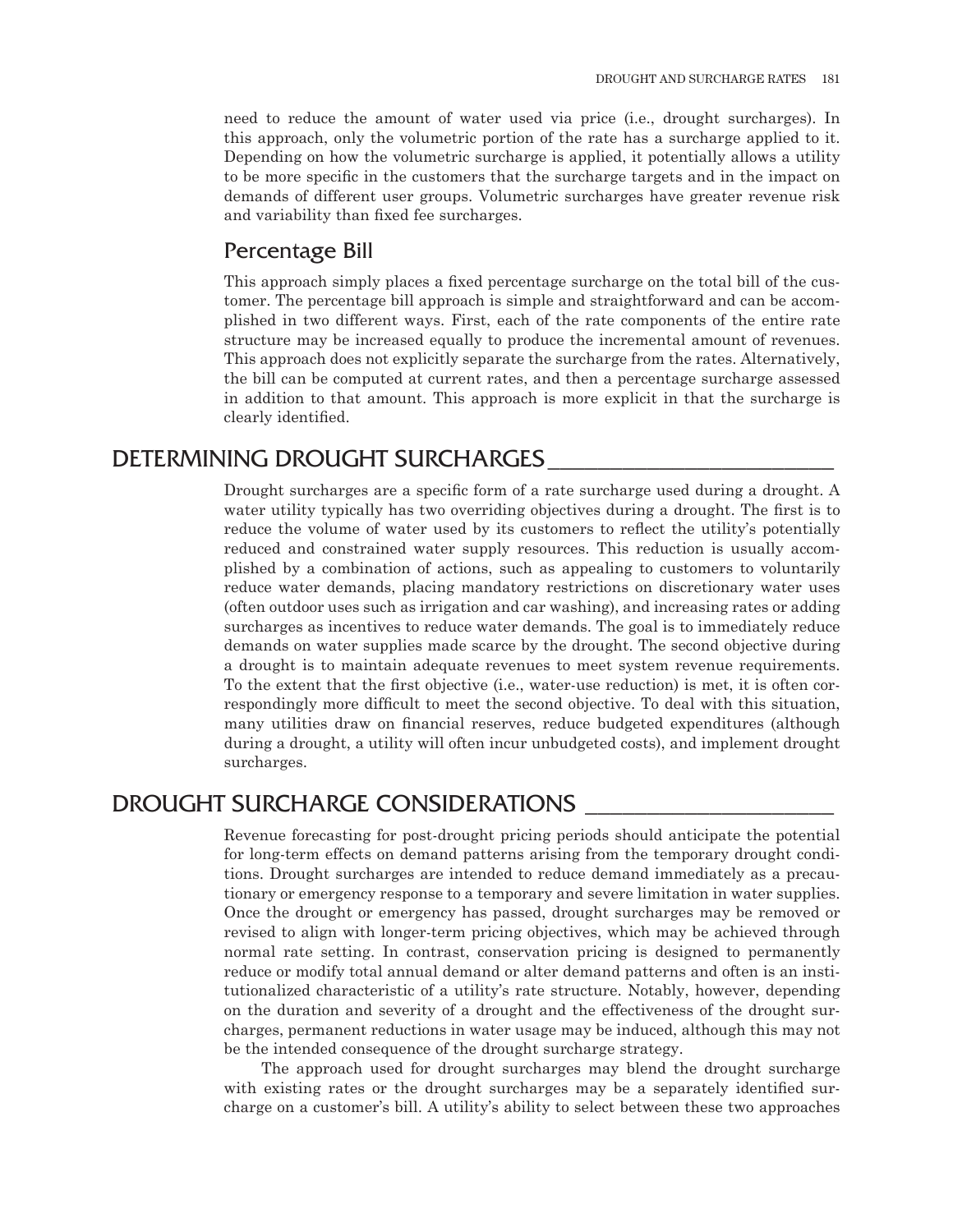may be limited by its billing system and either approach can be effective, although a separately identified drought surcharge provides a clearer price signal to customers.

## Types of Drought Surcharges

**Drought financing and demand management.** Surcharges are often used as an emergency and temporary fee to pay for costs associated with purchasing emergency water supplies during a severe drought or to support drought restrictions. When drought conditions result in the need to purchase emergency supplies, a surcharge is a logical and simple way to pass along the additional temporary cost of acquiring these high-cost water resources to the current users who require the water supply. Often, surcharges used during drought conditions are also intended to provide a price incentive for customers to reduce water demand. In both of these cases the surcharge can be in place while the drought exists and can be removed once the drought has ended. Excess funds are generated from surcharges imposed solely to encourage conservation, above those needed to meet potentially increased costs, and should be set aside in a reserve fund to be used for future drought-related mitigation purposes, such as development of additional sources for supply.

The following is a discussion of different approaches to drought surcharges.

**General rate adjustment.** One method of rate setting during a drought is to implement a drought surcharge on all commodity rates. For example, all volume rates (regardless of the rate structure) could be increased by a specific percentage estimated to yield an acceptable level of demand reduction, while still generating the required revenue requirement from the decreased consumption. While this is a relatively simple and unsophisticated method of developing drought surcharges, customers may better accept this approach because it may be perceived as treating all customers "equally." This method of establishing rate surcharges is also relatively easy to explain to customers and implement for billing purposes. However, this method does not target those users or end uses most able to reduce water demands or most likely to respond to price changes. Finally, the drought surcharge component is not explicitly identified under this approach and may not clearly communicate the drought issue to the customer. Thus, while this approach is simple and appears to treat customers equally, its lack of specificity and transparency may ultimately make it less acceptable.

**General volumetric surcharge.** To better communicate the price impact to customers of using water during a drought, many utilities implement separate drought surcharges that are distinct from their established water rates. A general volumetric surcharge provides incentive for customers to reduce demand and specifically identifies on their bills the cost impacts of using water during periods of drought. Volumetric surcharges may take many forms including ones that uniformly apply the surcharge over all consumption blocks, apply the surcharge to consumption beyond a stated level (e.g., a surcharge applied to consumption over 10,000 gallons per month), or graduated increases in the surcharge as consumption increases (i.e., an increasing block surcharge). While this form of drought surcharges may be effective in communicating cost impacts, it is also a relatively blunt pricing technique that does not target specific individualized customer uses (i.e., residential vs. commercial) or consider whether or not specific customers have the ability to reduce their consumption (discretionary versus nondiscretionary use).

**Class-based volumetric surcharges.** A variation of the general volumetric surcharge approach is to establish quantity limits per customer for different classes of users and to apply a surcharge to any user exceeding the limit for that class. In essence, this is a volumetric surcharge by customer class of service. This approach requires establishing reasonable consumption targets based on the consumption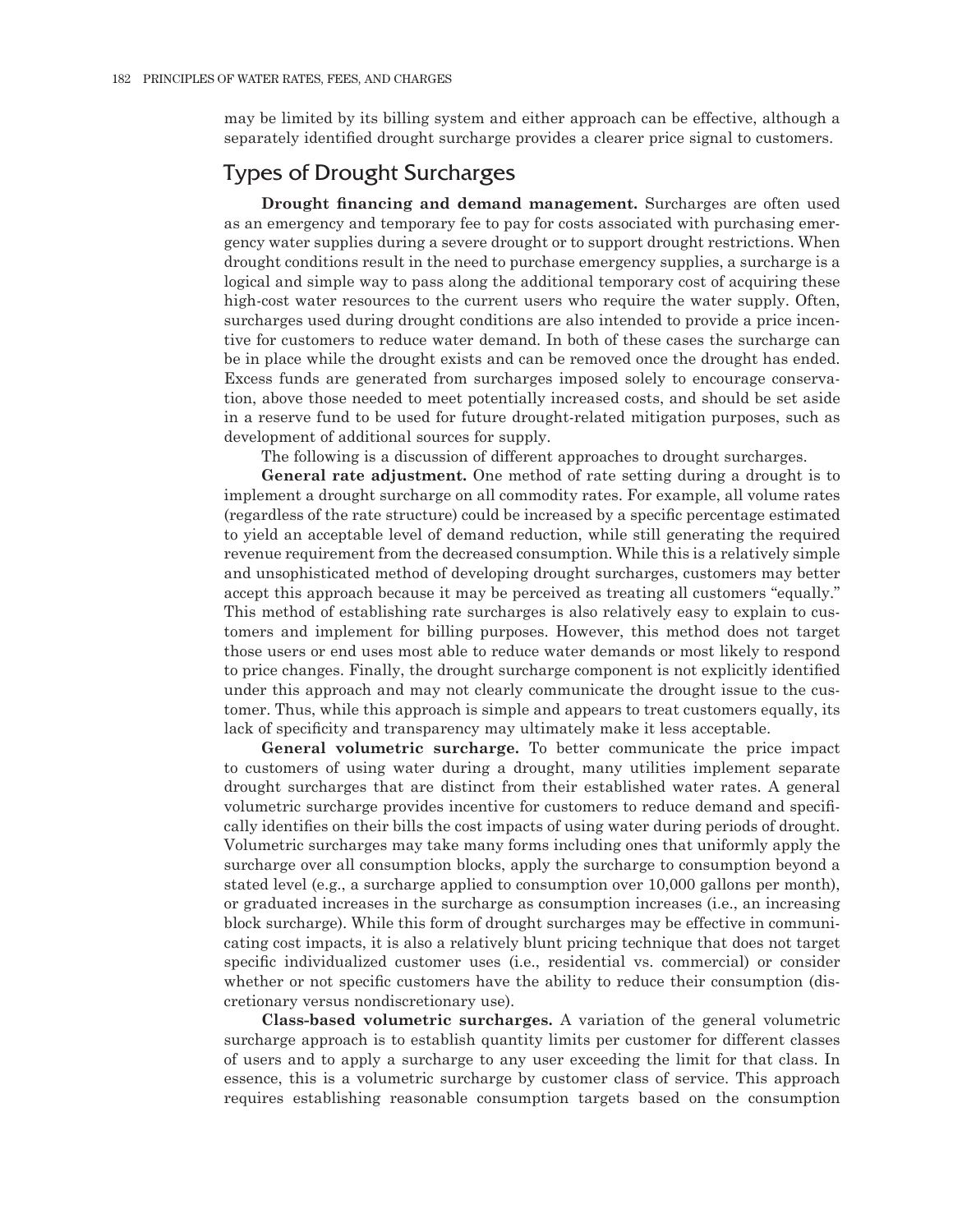characteristics for each class. Often, the target setting can be performed in a reasonable and relatively equitable manner for single-family and multiple-family residential customers, with the latter group set on a per-dwelling unit basis. It is more difficult to set uniformly applied quantity limits for commercial and industrial customers than residential customers because of diversity in the number, types, and sizes of commercial and industrial customers. This diversity limits the extent to which volumetric surcharges may be equitably applied to commercial and industrial customers. As a result, this approach may be less effective in achieving the desired consumption reduction targets for commercial and industrial customers than those applicable to relatively homogeneous residential consumption.

**Individualized volumetric surcharge.** Another approach is to apply drought surcharges to users whose water demands exceed a specified percentage of their baseperiod water use. For example, the utility might apply a 25 percent surcharge to any customer with water use greater than 80 percent of that customer's average demand during a previous base period. This approach sets a clear water reduction target for each individual user and provides reduction incentives to all customers. An individualized approach can also recognize variations within a class, such as household size and lot size that may be important in setting target consumption levels. Agricultural and irrigation limits might be based on the type of crop or plant being watered and the acreage. While this approach places a similar reduction requirement on all customers, there remains a disadvantage of using historical usage characteristics to establish targeted levels of reduction. In those instances where a customer is already using water efficiently, the customer has less of an ability to reduce their demand and thus avoid a surcharge while a customer whose water use has been the least efficient has the greatest opportunity for avoiding the surcharges. Individualized approaches are limited to utilities that have billing systems that can set individualized consumption goals or consumption thresholds.

**Targeted volumetric surcharge levels.** A utility could target certain customer classes for larger surcharges than others. Such classes would include those that have more discretionary use and should be able to more easily reduce water use. This approach avoids affecting customers whose water demands are extremely inelastic or are desirable from a public health or other policy perspective. For example, a utility might place a high surcharge on residential outdoor usage and might not apply the same level of surcharges to hospitals or public schools. A major concern with this approach is that the utility may be criticized for targeting some customer groups and exempting others. There are also certain legal implications and considerations to this targeted approach. Implicit in this approach is the ability of a utility to evaluate and make conclusions about the relative merit of one use of water over another.

### Drought Surcharge Policy Issues

**Drought management plan.** In a drought, policymakers are faced with many decisions requiring them to balance water supply management imperatives, customer and community needs, and the potential financial consequences of drought response. When prepared in advance, a drought management plan can provide well-thought-out and comprehensive guidance in times of drought. A well-prepared drought management plan should provide clear policy direction as it relates to declaring a drought. The drought management plan will also discuss the various specific "stages" of drought and the target reductions of water use for each stage. The drought management plan provides the planning basis for the drought surcharges and the targeted savings from the drought surcharges. These plans should include drought pricing and financial management strategies as well as water resource strategies.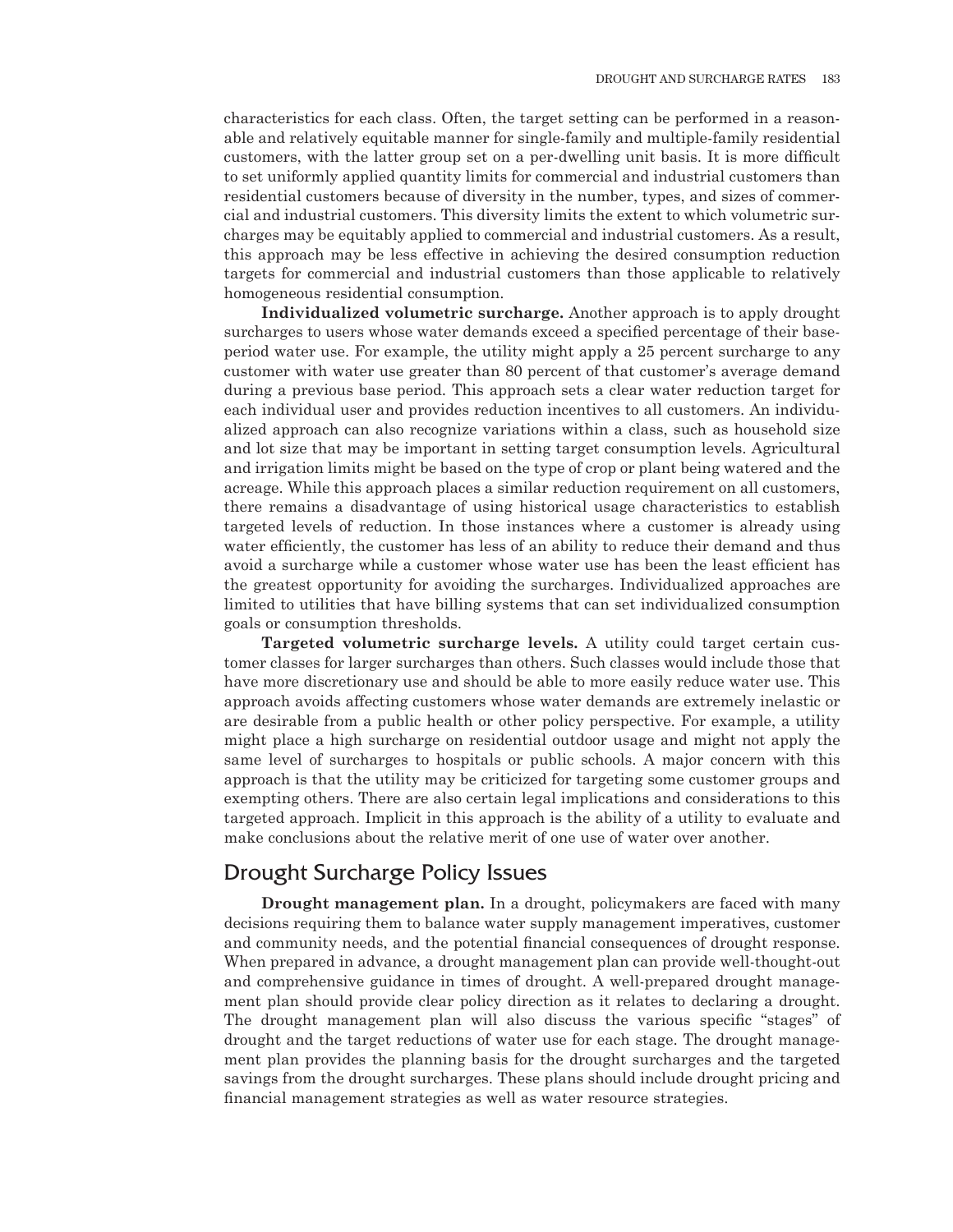**Timing for implementation of drought surcharges.** With the development of a drought management plan, the utility has a clear understanding of the various stages of drought, the actions to be taken, and the needed consumption savings. The drought management plan frequently establishes clear criteria for declaring when a utility is in a drought. Drought management plans typically classify droughts as to their severity (e.g., Stage 1 through Stage 5). Given the key information contained within the drought management plan, a utility can develop drought surcharges well in advance of a drought. The drought surcharges can be adopted and in place, ready to be implemented when a drought stage is declared by the governing body of the utility. Once the drought stage is declared, the associated drought surcharges become effective until the drought stage changes or the drought is declared to be over. By developing the drought surcharges in advance of an actual drought, and using the information contained in the drought management plan, the utility can carefully consider the various options available to them for establishing equitable drought surcharges and any billing system limitations.

**Revenue sufficiency.** While drought pricing can help a utility manage the revenue reductions that result from reduced water sales, it is likely that the utility will need to also use its financial reserves as well as reduce and defer planned expenditures. Because the duration of a drought is not known (i.e., 1-year events vs. 10-year events), utilities cannot be certain about how long their reserves will last and thus should draw on them cautiously, especially insofar as the ability to replenish them is limited during the drought.

Ideally, a well-designed drought surcharge should hold customers harmless if they comply with the desired and targeted savings levels. In other words, a customer that has a targeted Stage 1 reduction of 10 percent and reduces their consumption accordingly may pay roughly the same bill as before the drought and produce the same level of revenue because the pricing of the surcharge has been structured to recover the same level of revenue, assuming a 10 percent reduction in consumption. The difficult and challenging part of establishing drought surcharges is the uncertainty of how customers will respond and what reductions in consumption will be realized. When reductions in consumption are greater than the targeted level, the utility may have a budget shortfall. If the reductions in consumption do not occur, the utility should collect more than their revenue requirement.

**Additional and/or deferred expenses.** A drought response often requires additional expenses beyond the anticipated revenue requirement and may at the same time require the deferral of other anticipated expenses within the utility's revenue requirement. The additional expenses may be a function of the need to obtain additional and costly water supply, additional pumping costs, and so forth. In addition, expenses may be incurred to impose water-use restrictions in the event that the utility elects active enforcement of its rules. The utility will also likely incur additional costs associated with public outreach and communication. The drought management plan may have estimates of the unplanned expenditures for each drought stage. At the same time, capital projects may be postponed or deferred during a drought to help preserve cash flow and reserves.

**Equity.** Cost-of-service rate-making considerations are a recommended practice when establishing the utility's overall general rate structure. However, variance from the traditional cost-of-service principles may become necessary when implementing emergency drought surcharges, which include controlling demand and recovering total system costs. In designing drought surcharges, a utility should consider the price and demand response of various types of water uses and target those that are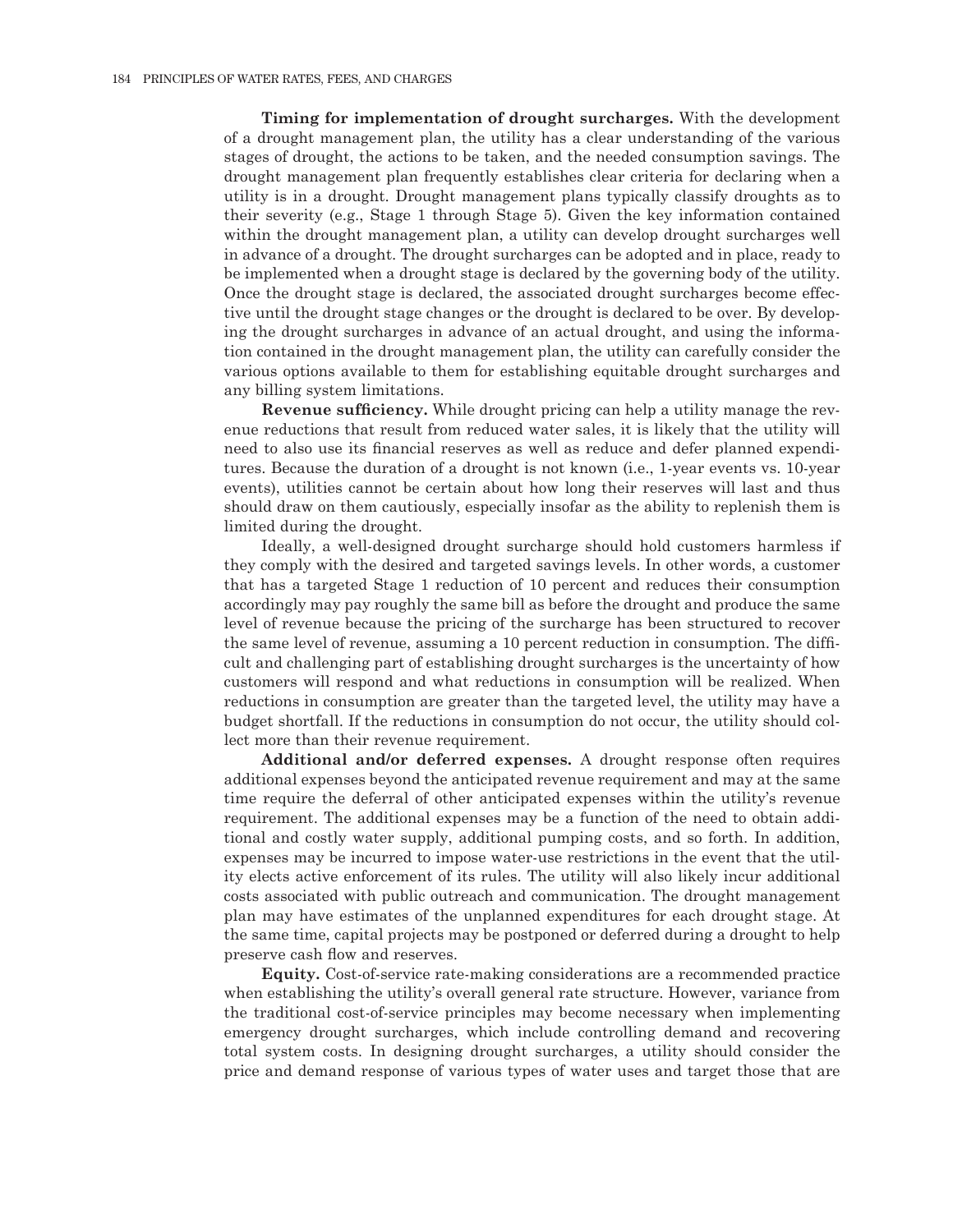the most discretionary and responsive to price. This may or may not strictly relate to cost-of-service considerations.

**Bill presentation and accounting issues.** If the drought surcharges are intended to integrate with the other drought-related programs, it should ideally be clearly communicated to customers on their bill. This means that the drought surcharge should be presented as a separate line item on the bill. Utilities should also have a method for tracking the amount of drought surcharge revenue they receive from each customer class. This is important for accountability and transparency reasons during the drought. After the drought, this will provide valuable information for analysis purposes.

**Customer acceptance.** Customer acceptance and ease of implementation are important considerations in selecting a drought surcharge approach. Customers naturally expect their water reduction efforts during a drought to be recognized and perhaps rewarded, not penalized. In designing the surcharge rates, and as previously discussed, if all customers respond appropriately, consumption will decrease. The surcharge rate should, if properly designed, make the utility financially whole (i.e., lower use  $\times$  higher surcharge rate should produce revenue = revenue requirement). For the customers that respond appropriately (e.g., save the reduced level of usage suggested in the drought plan), their bill should be roughly equal to what they pay under normal water conditions. Those customers that do not choose to conserve will appropriately end up with increased bills. Accordingly, to achieve the expected results of the surcharge, a vigorous educational campaign is important in explaining the drought pricing rationale and gaining its acceptance by its customers.

**Media relations.** Working with the media during a drought is critical to providing information to customers about the severity of the drought, desired customer responses, and the need, purpose, and implications of drought pricing strategies. As it relates to drought surcharges, the utility should provide background on when the drought surcharges might go into effect, the potential magnitude of the drought surcharges, and its purpose. It should also explain that drought surcharges are one tool in a set of measures that the utility is using to engage the community in effective water resource management.

**Removal of drought pricing.** Just as it is complicated to know when to implement drought surcharges, it is just as complicated to know when the drought is over and to remove drought surcharges. Caution is needed to avoid removing the drought pricing prematurely and then having to reimplement the drought surcharges. Formal action declaring the end of the drought should be the basis for the removal of the drought surcharges.

### DROUGHT SURCHARGE EXAMPLE

In this example, the drought surcharges are triggered by the severity of the drought (Stage 1, Stage 2, etc.). For increasing levels of severity, more aggressive pricing policies are implemented as part of a comprehensive drought management plan to change customer behavior and reduce water demand. These drought surcharges are instituted when a declaration is made that a drought emergency exists. The basis around which the drought surcharges are established is related to the estimated price responsiveness and price elasticity. Assuming an average price elasticity response of  $-0.1$  to  $-0.2$  for a relatively large change in price, a 25 percent increase in the commodity charge would yield a demand reduction of about 2.5 percent to 5 percent, all other factors remaining constant. It is presumed that other drought responses (i.e., restrictions and public education) will compliment and add to this reduction.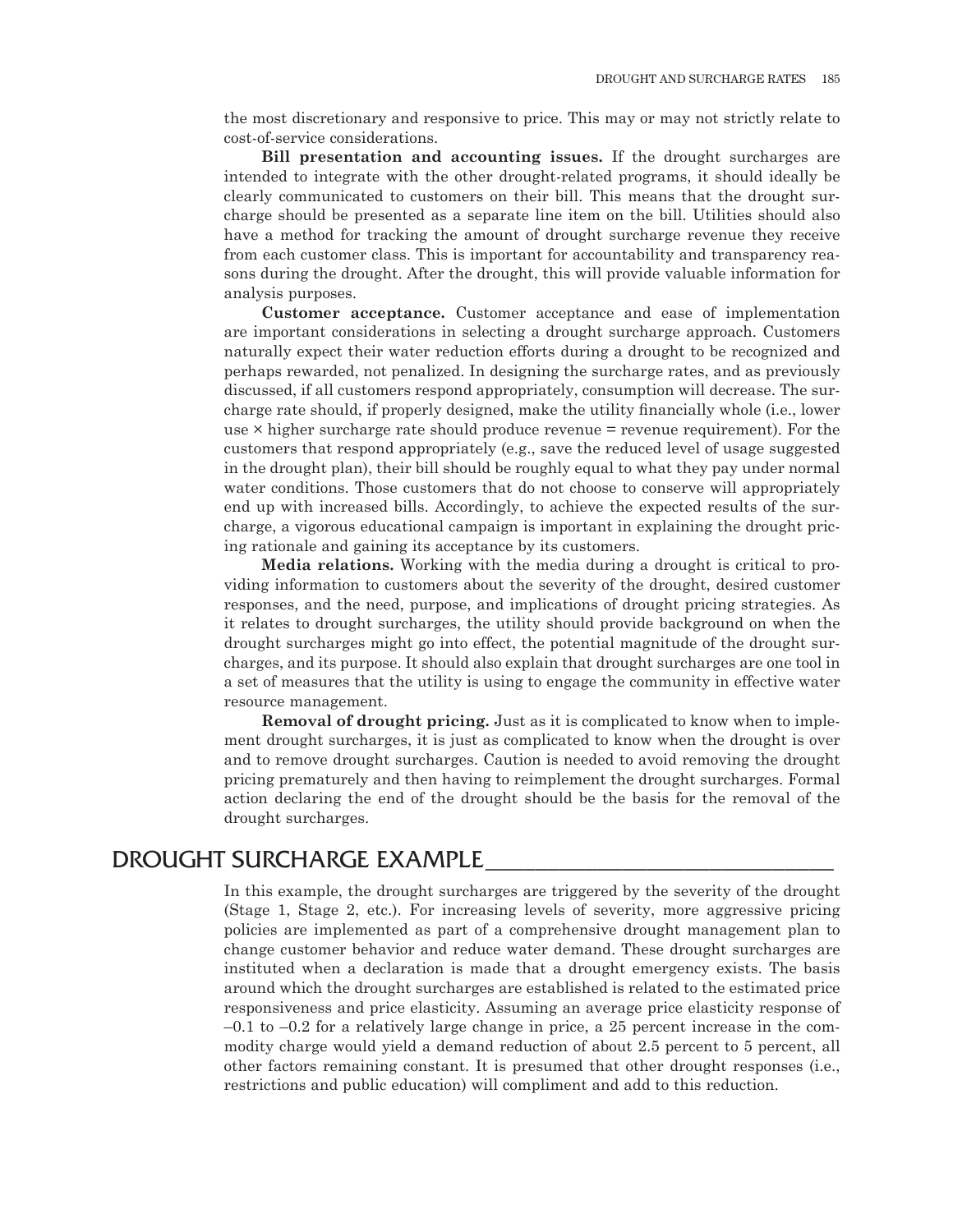During a moderate Stage 1 drought, the following actions would be taken:

- Single-family rates are assessed a surcharge of 25 percent that is applied to the two upper blocks (i.e., more discretionary use). The initial block is assumed to be more "essential needs."
- The multifamily, commercial, and industrial rates under normal water conditions are converted from uniform block rates to increasing two-block rates. Block 1 remains at its current level, and block 2 is indexed to the block 2 rates for the single-family class.
- Irrigation rates are also converted to a two-block rate and block 1 increases by 25 percent (because all outdoor irrigation use is considered discretionary) and block 2 is indexed to the block 3 rates for the single-family class.

If the drought situation worsens to a Stage 2 severe drought, a greater emphasis is given to targeting outdoor usage with higher prices:

- Block 1 rates for all customers are adjusted, but at moderate levels, particularly for single-family and multifamily customers, because their block 1 use is considered to be nondiscretionary or essential and is less sensitive to price.
- Blocks 2 and 3 rates are increased creating a steeper pricing curve to the customers as they use more water. The single-family residential blocks 2 and 3 increased by 50 percent of their normal water condition level. Multifamily and commercial/industrial block 2 rates are indexed to the single-family residential rate and irrigation consumption. Irrigation class usage, which is deemed the most discretionary, in block 2 is priced at the block 3 single-family residential level.

Finally, if the drought situation became critical (Stage 3), the utility would need to increase the price incentive to reduce demand. In this case, the utility might implement the following:

- Block 1 for all customers, except irrigation, would increase by 50 percent over its normal level.
- Single-family residential blocks 2 and 3 would increase by 100 percent over their normal level, increasing the price curve to these customers for outdoor usage.
- Multifamily and commercial/industrial blocks 2 would be indexed to the midpoint between blocks 2 and 3 for the single-family residential.
- Irrigation block 2 rates would be indexed to the block 3 single-family rates.

This example for drought rate adjustments is summarized in Table V.3-1. A utility should carefully plan the details for implementation. This phased-in approach to rate setting in a drought is designed to reduce water demand and yet maintain as much of the revenue stream for the utility as possible under various levels of water shortage.

The example, while greatly simplified, provides an overview of the basic approach and considerations that may be used in the pricing and development of drought surcharges. As the drought surcharges are analyzed and developed, consideration must be given to the overall reductions in use needed under the particular drought stage and the overall revenue impacts.

The characteristics of the utility's customer base, water supply, and constraints on resources should be evaluated in tailoring a drought surcharge approach that will best meet the utility's needs. Careful planning and effective customer communication